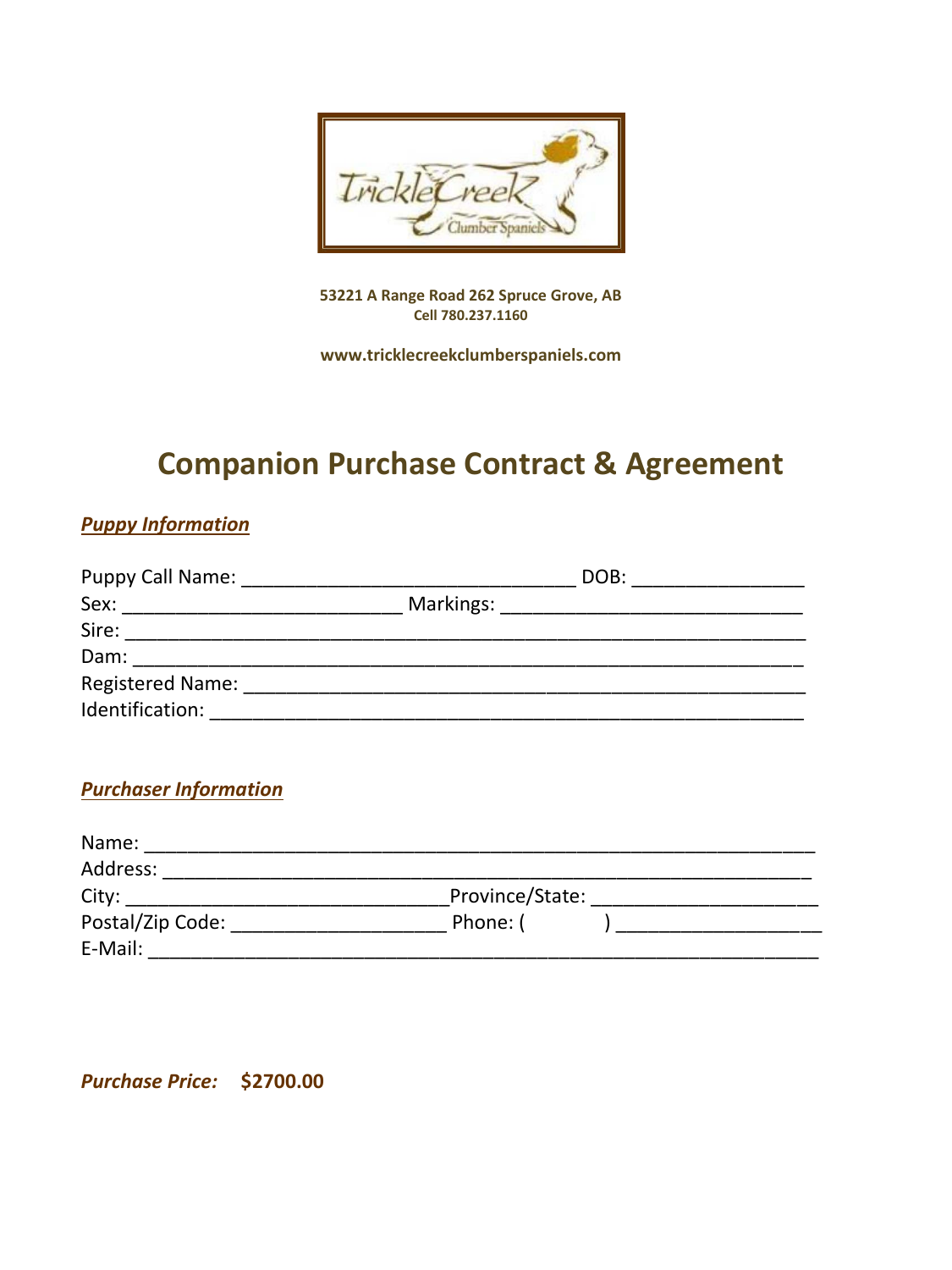## **Sales Contract & Health Guarantee**

The Breeder (Shannon Van Norman) warrants that the above described puppy is a purebred Clumber Spaniel. This puppy is of typical temperament and structure, and embodies the basic standards of the Clumber Spaniel breed.

The puppy will be registered with the Canadian Kennel Club (CKC).

This sale is subject to the Terms and Conditions outlined in the Canadian Kennel Club Non Breeding Agreement.

This Clumber Spaniel puppy has had a health check for heart murmurs, entropion, and any obvious medical problems by our Veterinarian. The puppy has been dewormed and has had a series of vaccines completed. A complete and up to date heath record completed by our Veterinarian is included in your Puppy Package.

TrickleCreek has a separate contract for show/breeding dogs. This puppy is strictly sold as a companion and on a non-breeding agreement.

The Breeder warrants that the above described puppy is in good health at the time Purchaser assumes ownership. Purchaser agrees to have puppy examined by a licensed veterinarian within four days of receipt of puppy. If as a result of the examination, the veterinarian determines that the puppy is not in good health, then the Purchaser shall elect to return the puppy for a full refund of the purchase price.

The Purchaser will supply the seller with a Veterinarian certificate stating that the puppy is in ill health when examined. The puppy will be returned to the Breeder at the Purchaser's expense. Upon the receipt of the puppy to the Breeder, the Breeder will send the refund to the Purchaser.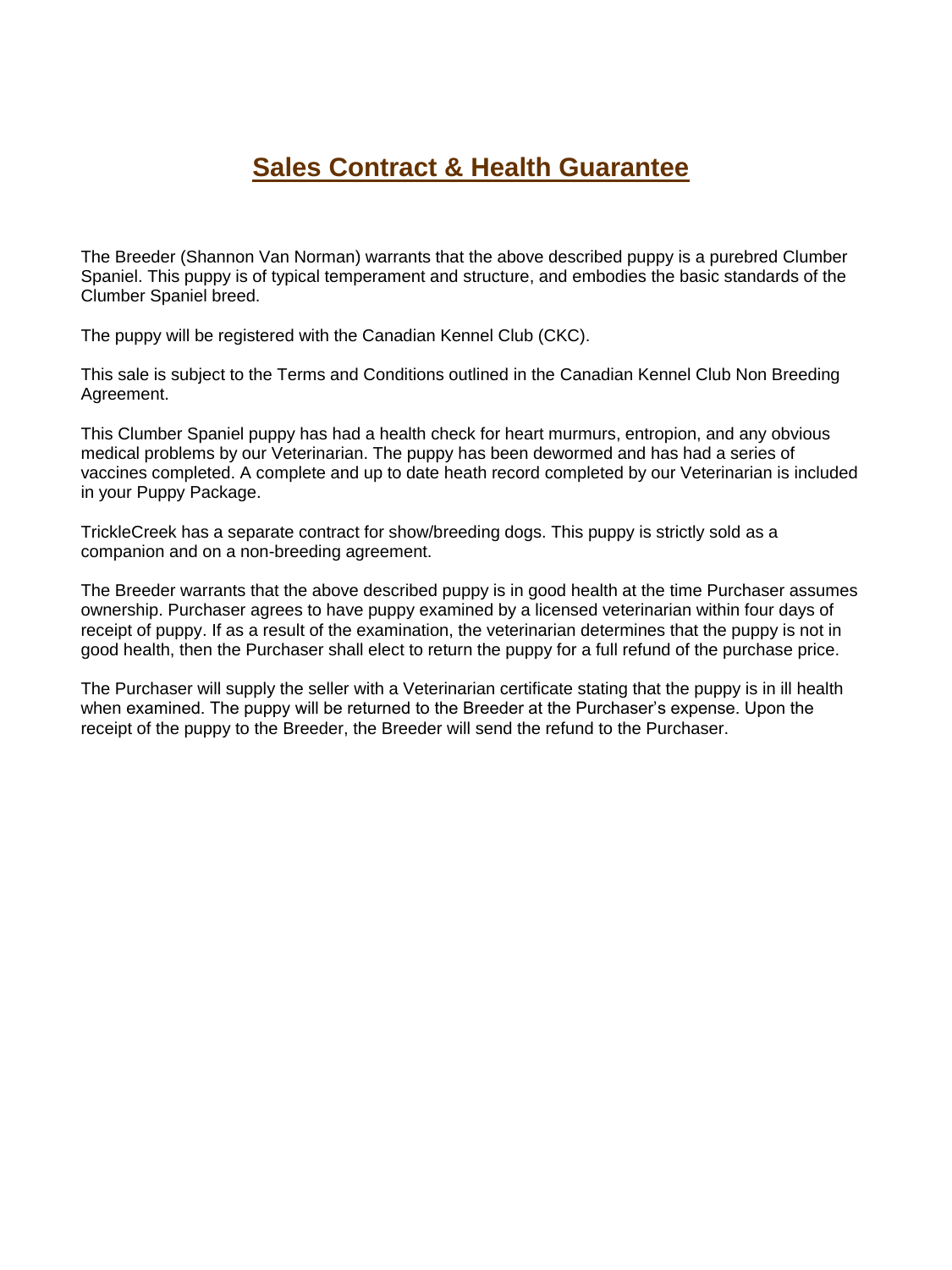#### **Spay/Neuter**

This dog is sold on a non-breeding contract. It cannot be used for any breeding's to a pure bred Clumber Spaniel, or to any other breed of dog. The CKC Registration is on a non-breeding contract which ensures that any puppies produced against this contract cannot be registered by any registry. including Canadian Kennel Club and the American Kennel Club.

The puppy must be spayed/neutered by twenty four (24) months of age. We do not recommend that you alter your Clumber Spaniel before six (6) months of age. Proof of spay/neuter must be received by the Purchaser within seven (7) days after the surgery. It is the responsibility of the Purchaser, not a veterinarian, to ensure that TrickleCreek Clumber Spaniels have received appropriate verification confirming that the surgery has been performed. Failure to comply with this agreement by the date below, unless otherwise agreed to in writing, will be considered a Breach of Contract.

By the Purchaser's signing below, the Purchaser agrees to have this puppy spayed/neutered by no later than  $\Box$  is a set of the state of the original that the spay/neuter sheet in the original that this spay/neuter agreement is an agreement that this dog will not produce a litter of puppies either as purposely bred or by accidental breeding. The Purchaser also agrees that should this puppy not be altered, he or she will return said puppy back to TrickleCreek Clumber Spaniels with no expectation of a refund.

### **Returning of Puppy:**

It is understood that no TrickleCreek Clumber Spaniel will be re-sold or placed into another home without the Breeder's written permission.

The puppy will not be sold or given to another breeder, a pet store, puppy broker, auction house for the purpose of resale or otherwise. The Purchaser agrees, if at any time, and for any reason, he or she is unable to keep or properly care for the puppy, the Breeder is to be notified immediately. TrickleCreek Clumber Spaniels has the first option to have puppy returned to the home of TrickleCreek at no cost to TrickleCreek. No refund will be given to the original Purchaser. The Purchaser must pay for all expenses to return puppy to TrickleCreek. The Purchaser will also sign CKC registration as Seller and send the registration along with the puppy to TrickleCreek in addition to a fee of \$50.00 to have puppy registered back solely into Shannon Grabill's name. Puppy must be returned with all papers signed to Breeder within 72 hours of notification from Purchaser.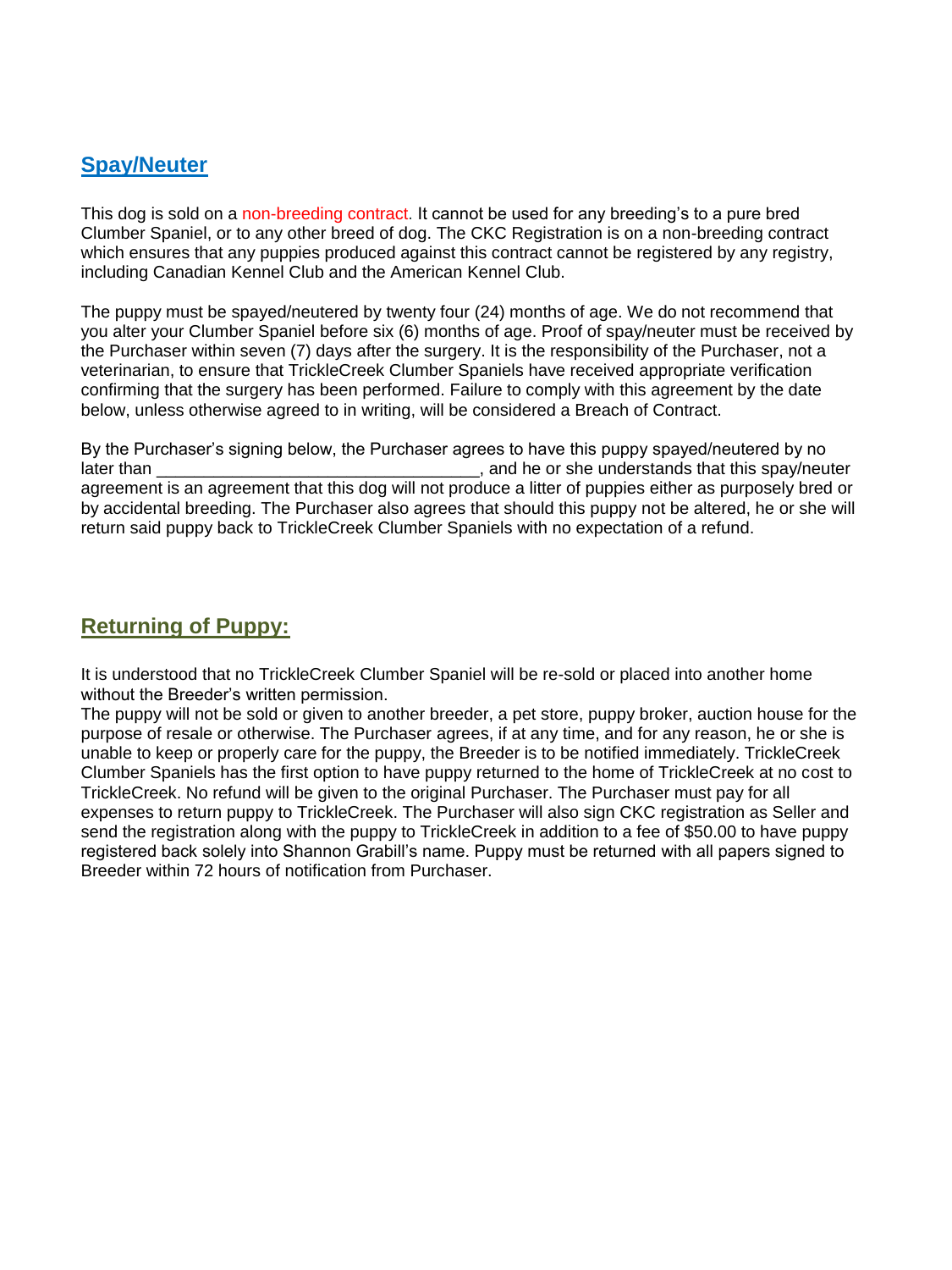#### **The guarantee is valid only if the following requirements are met:**

This guarantee is only applicable to the above named Purchaser.

The above puppy is being sold as a pet only. The Purchaser must have a spay/neuter procedure done between six (6) to twenty four (24) months of age.

The Purchaser agrees to maintain the puppy's health with yearly checkups with a veterinarian including paying the costs of vaccinations, heart worm, rabies vaccinations, and any other care recommended by a veterinarian.

The Purchaser is responsible for any costs occurred during the puppy's life for Veterinary Care and Treatment.

The Purchaser will provide a safe and loving environment for the puppy for its entire life.

The Purchaser agrees the puppy will have access to a fenced in yard with adequate housing.

The Purchaser agrees the said puppy will not be tied or chained.

The Purchaser agrees that the puppy will never be transported loose in the back of a truck. For the safety of the puppy, we recommend transport to be done in a kennel at all times.

The Purchaser agrees this puppy will never be used as a guard dog and/or for protection purposes as the Clumber Spaniel does not possess that type of temperament.

It is understood that this puppy is sold as a house pet and will not live exclusively outdoors.

The Purchaser agrees to feed the puppy a high quality and nutritious balanced diet (puppies should be taken off the puppy diet and fed a well-balanced adult diet by the age of six [6] months). Tricklecreek highly recommends a non grain food. Too many fillers and grains can cause bloating, allergies, weight gain, and many other health problems.

Feeding recommendations and feeding instructions are included in the Puppy Package.

The Purchaser agrees to never give the puppy cooked or frozen bones as cooking changes the composition of the bone and can result in the bone lodging in the throat or intestine, thus compromising the puppy's life. Raw large soup bones are recommended for healthy teeth, but one must always supervise their puppy during consumption of these items.

This puppy has been sold on a non-breeding contract, if not otherwise stated and agreed upon. If this section of the contract is broken, the puppy and their offspring will be seized by the said Breeder (Shannon Grabill) and necessary legal action will be taken at the Purchaser's expense.

All Transportation costs to deliver the puppy to the new owner will be the new owner's responsibility.